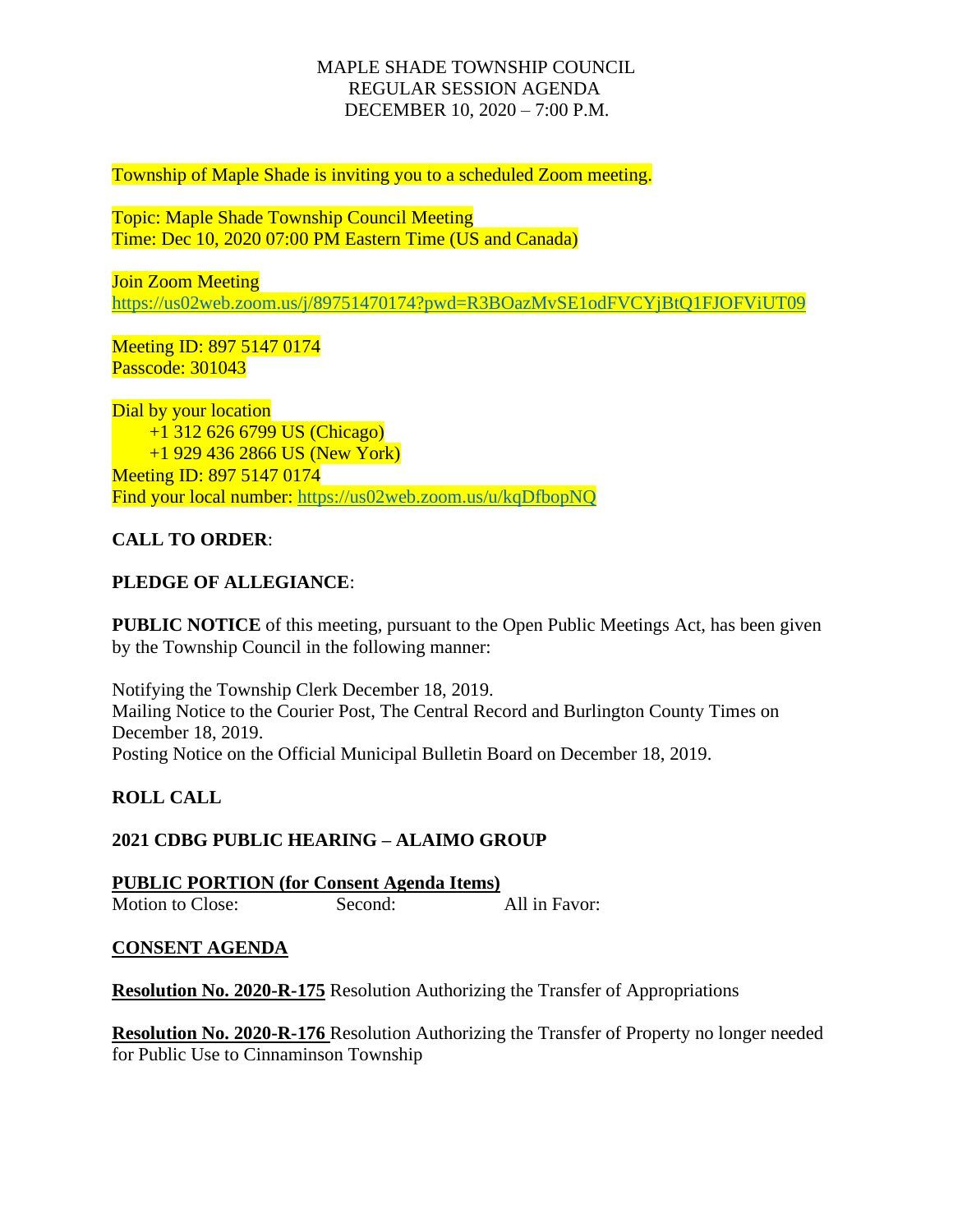### MAPLE SHADE TOWNSHIP COUNCIL REGULAR SESSION AGENDA DECEMBER 10, 2020 – 7:00 P.M.

**Resolution No. 2020-R-177** Resolution Accepting the Retirement of Brenda L. Sprigman, Chief Financial Officer

**Resolution No. 2020-R-178** Resolution Authorizing the Township Treasurer to Pay Certain Claims

**Resolution No. 2020-R-179** Amend Contract with A.C. Schultes, Inc for Sealing of Well No. 2 at the Maple Shade Township Wastewater Treatment Plant and Approve Final Change Order No. 1 as a Decrease

**Resolution No. 2020-R-180** Amend Contract with BR Welding, Inc. for Improvements to Wastewater Treatment Plant Digester Tank and Approve Final Change Order No. 1 as a Decrease

**Resolution No. 2020-R-181** Resolution Authorizing the Township of Maple Shade, New Jersey Through the Maple Shade Police Department to participate in the Defense Logistics Agency, Law Enforcement Support Office, 1033 Program to enable the Township of Maple Shade to Request and Acquire Excess Department of Defense Equipment

| Motion to Approve:                       | Second: | Comments:     | Roll Call: |
|------------------------------------------|---------|---------------|------------|
| <b>APPROVAL OF EXPENDITURE LIST</b>      |         |               |            |
| Motion to Approve:                       | Second: | Comments:     | Roll Call: |
| <b>APPROVAL OF NOVEMBER 2020 MINUTES</b> |         |               |            |
| Motion to Approve:                       | Second: | Comments:     | Roll Call: |
| <b>PUBLIC PORTION</b>                    |         |               |            |
| Motion to Close:                         | Second: | All in Favor: |            |
|                                          |         |               |            |

**STAFF AND PROFESSIONAL COMMENTS**

# **OLD BUSINESS**

- 1. Operations
- 2. Police Report
- 3. Site Plan
- 4. Advisory Board
- 5. RFP Results
- 6. 2021 Calendar

# **NEW BUSINESS**

**Resolution No. 2020-R-182** Resolution to Meet in Executive Session for the following: